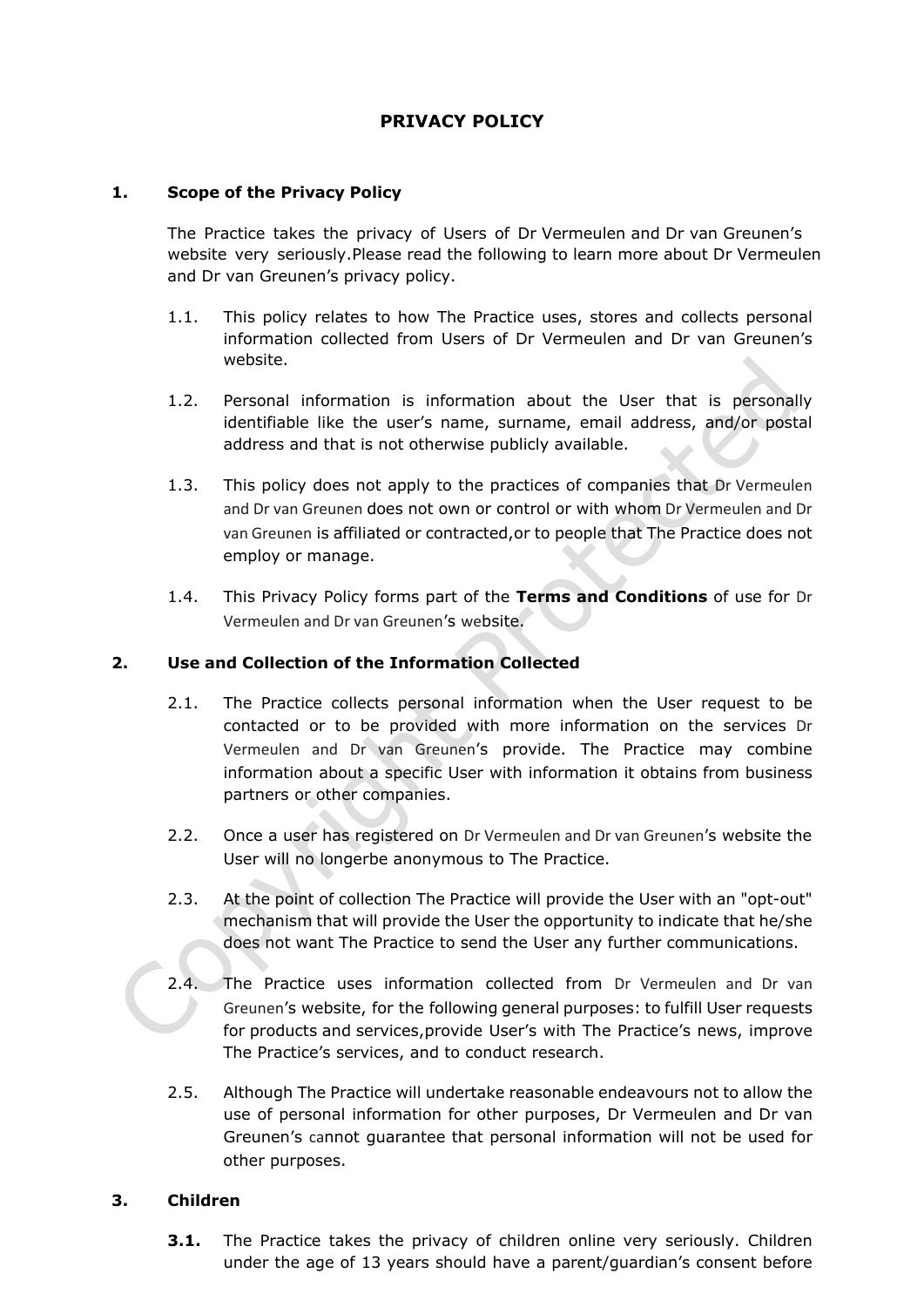providing any personal information to The Practice. The practice will not

REC